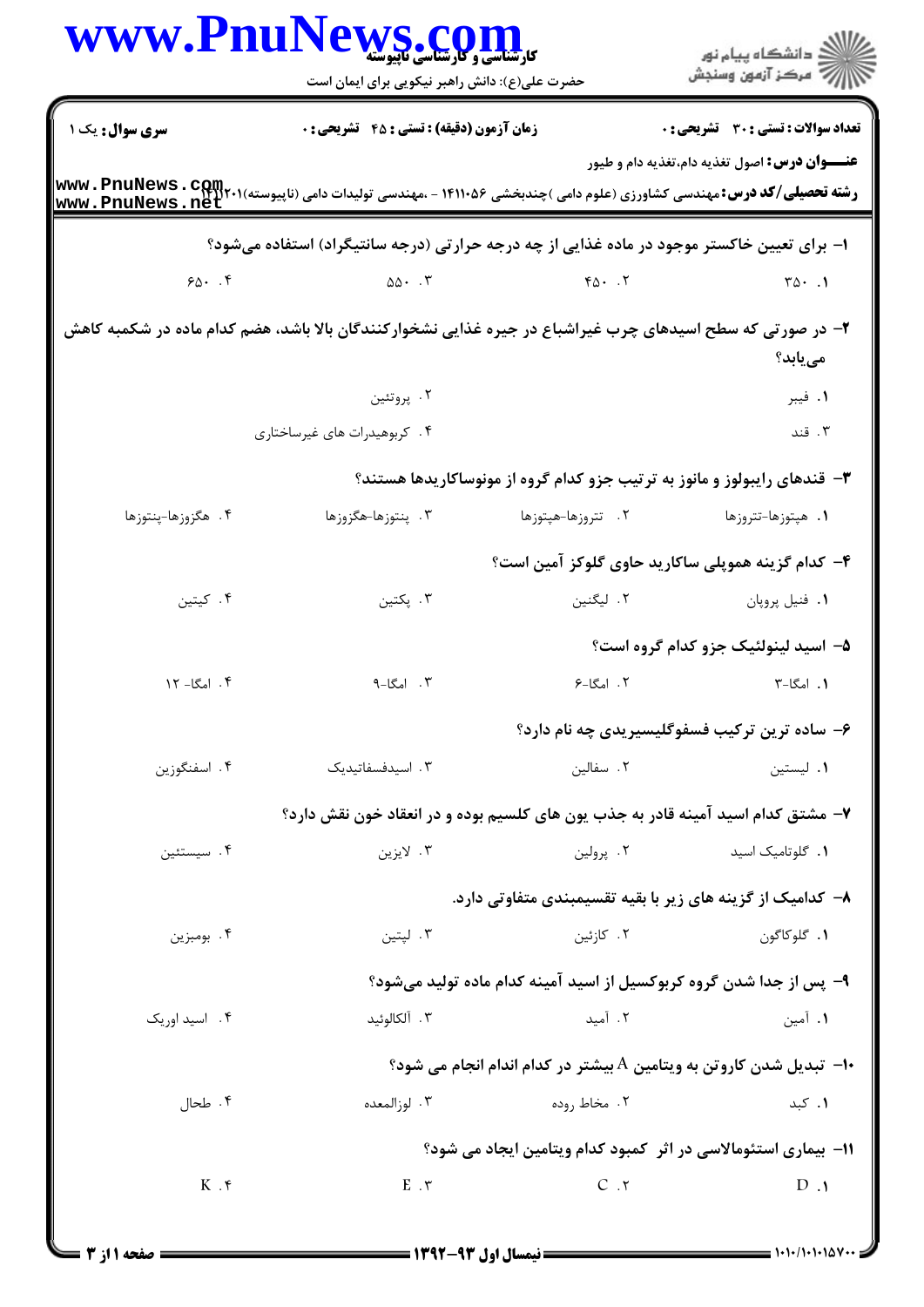|                                          | WWW.PnuNews.com<br>حضرت علی(ع): دانش راهبر نیکویی برای ایمان است                           |                                                                    | <mark>ڪ</mark> دانشڪاه پيام نور<br>رآب آمرڪز آزمون وسنڊش |  |  |
|------------------------------------------|--------------------------------------------------------------------------------------------|--------------------------------------------------------------------|----------------------------------------------------------|--|--|
| <b>سری سوال :</b> ۱ یک                   | <b>زمان آزمون (دقیقه) : تستی : 45 گشریحی : 0</b>                                           |                                                                    | تعداد سوالات : تستى : 30 قشريحى : 0                      |  |  |
| www.PnuNews.net                          |                                                                                            |                                                                    | <b>عنــــوان درس:</b> اصول تغذیه دام،تغذیه دام و طیور    |  |  |
|                                          |                                                                                            | ۱۲− کدامیک از انواع ویتامین E از نظر بیولوژیکی فعال تر است؟        |                                                          |  |  |
| ۰۴ زیگما                                 | ۰۳ گاما                                                                                    | ۰۲ بتا                                                             | ٠١. آلفا                                                 |  |  |
|                                          |                                                                                            | ۱۳– کدامیک از اسیدهای آمینه زیر پیش ساز ویتامین نیکوتین آمید است؟  |                                                          |  |  |
| ۴. هیستیدین                              | ۰۳ آرژنین                                                                                  | ۰۲ تریپتوفان                                                       | ۰۱ گلوتامیک اسید                                         |  |  |
|                                          |                                                                                            | <b>۱۴</b> - اسید پنتوتنیک در ساخت کدام مولکول نقش دارد؟            |                                                          |  |  |
| $A_{\rho}$ ۰۴ کوآنزیم $\cdot$ ۴          | DNA . ٣                                                                                    | RNA .٢                                                             | NADP .                                                   |  |  |
|                                          |                                                                                            | ۱۵– چند درصد از کلسیم بدن در استخوان ها و دندان ها قرار دارد؟      |                                                          |  |  |
| 99.7                                     | 90.7                                                                                       | $\Lambda \Delta$ . T                                               | $\lambda \cdot \lambda$                                  |  |  |
|                                          |                                                                                            | ۱۶– کاتیون اصلی پلاسمای خون و مایعات خارج سلولی بدن کدام عنصر است؟ |                                                          |  |  |
| ۰۴ منگنز                                 | ۰۳ منیزیوم                                                                                 | ۲. پتاسیم                                                          | <b>۱</b> . سدیم                                          |  |  |
|                                          |                                                                                            |                                                                    | ۱۷- در ساختار کدام ماده مس وجود دارد؟                    |  |  |
| ۰۴ تیوراسین                              | ۰۳ ترانسفرين                                                                               | ۲. هموسیدرین                                                       | ۰۱ پیروات کربوکسیلاز                                     |  |  |
|                                          |                                                                                            | ۱۸– گروه آنزیمی ترانسفرازها چه نقشی بر عهده دارند؟                 |                                                          |  |  |
|                                          |                                                                                            |                                                                    | ١.  واكنش هاى تجزيه آب را انجام مى دهند.                 |  |  |
|                                          | ۲ . انتقال گروه هایی مانند استیل، آمینو و فسفات را از مولکولی به مولکول دیگر انجام میدهند. |                                                                    |                                                          |  |  |
|                                          |                                                                                            |                                                                    | ۰۳ سنتز مواد را در داخل سلول انجام میدهند.               |  |  |
|                                          |                                                                                            | ۰۴ تغییرات داخل مولکولی را در ایزومرهای نوری و موضعی انجام میدهند. |                                                          |  |  |
|                                          |                                                                                            |                                                                    | <b>۱۹- بخش پروتئینی آنزیم ها چه نامیده می شود؟</b>       |  |  |
| ۰۴ آپوآنزیم                              | ۰۳ هولوآنزيم                                                                               | ۲. کوآنزیم                                                         | ۰۱ کوفاکتور                                              |  |  |
|                                          |                                                                                            |                                                                    | <b>۲۰</b> بخش اول نام آنزیم نشان دهنده چیست؟             |  |  |
| ٢. نوع واكنشى كه توسط آنزيم انجام مى شود |                                                                                            |                                                                    | ١. سوبسترايي كه آنزيم بر آن اثر مي كند                   |  |  |
|                                          | ۰۴ زیر دسته یا گروه آنزیم                                                                  |                                                                    | ۰۳ دسته یا نوع آنزیم                                     |  |  |
|                                          |                                                                                            |                                                                    | <b>۲۱</b> - کدام ترکیب توسط پانکراس ساخته می شود؟        |  |  |
| ۰۴ کايموتريپسينوژن                       | ۰۳ انتروکیناز                                                                              | ۰۲ سکرتین                                                          | ٠١. پانكروزيمين                                          |  |  |
|                                          |                                                                                            |                                                                    |                                                          |  |  |